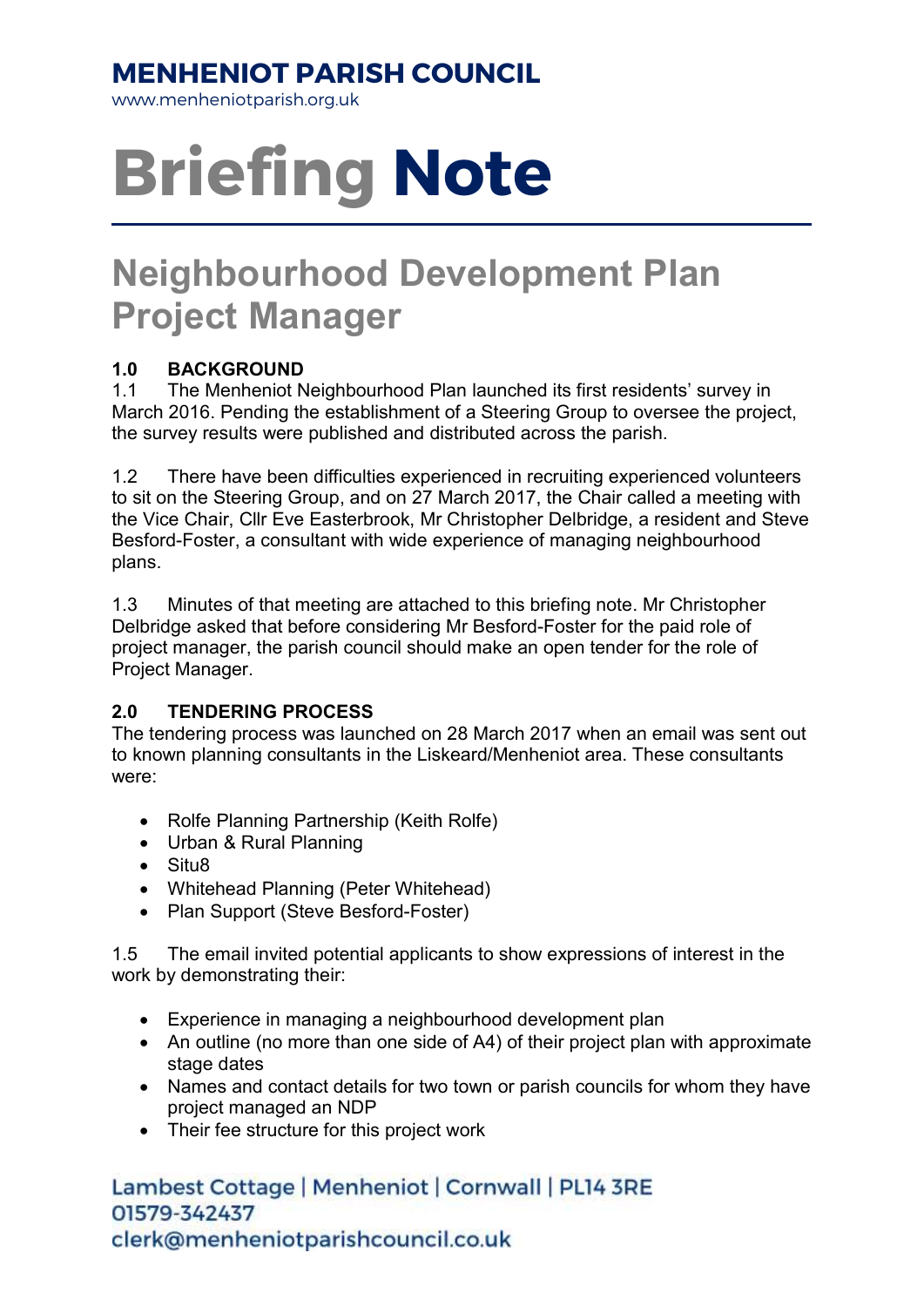A deadline for the receipt of expressions of interest was set at 5pm on 4 April 2017.

#### 3.0 RESULTS

3.1 By the close of business on 4 April, the parish council had received two replies: from Rolfe Planning Partnership and Plan Support.

3.2 Rolfe Planning Partnership declined to tender for the project work. Steve Foster returned a document which set out his offer of support. (attached).

#### 4.0 THE OPTIONS

4.1 Councillors will be asked to examine the offer from Steve Foster.

4.2 Councillors may consider accepting his tender or of advertising again across a wider geographical area to potentially increase the number of applicants.

Author: John Hesketh, Parish Clerk

Date: 10 April 2017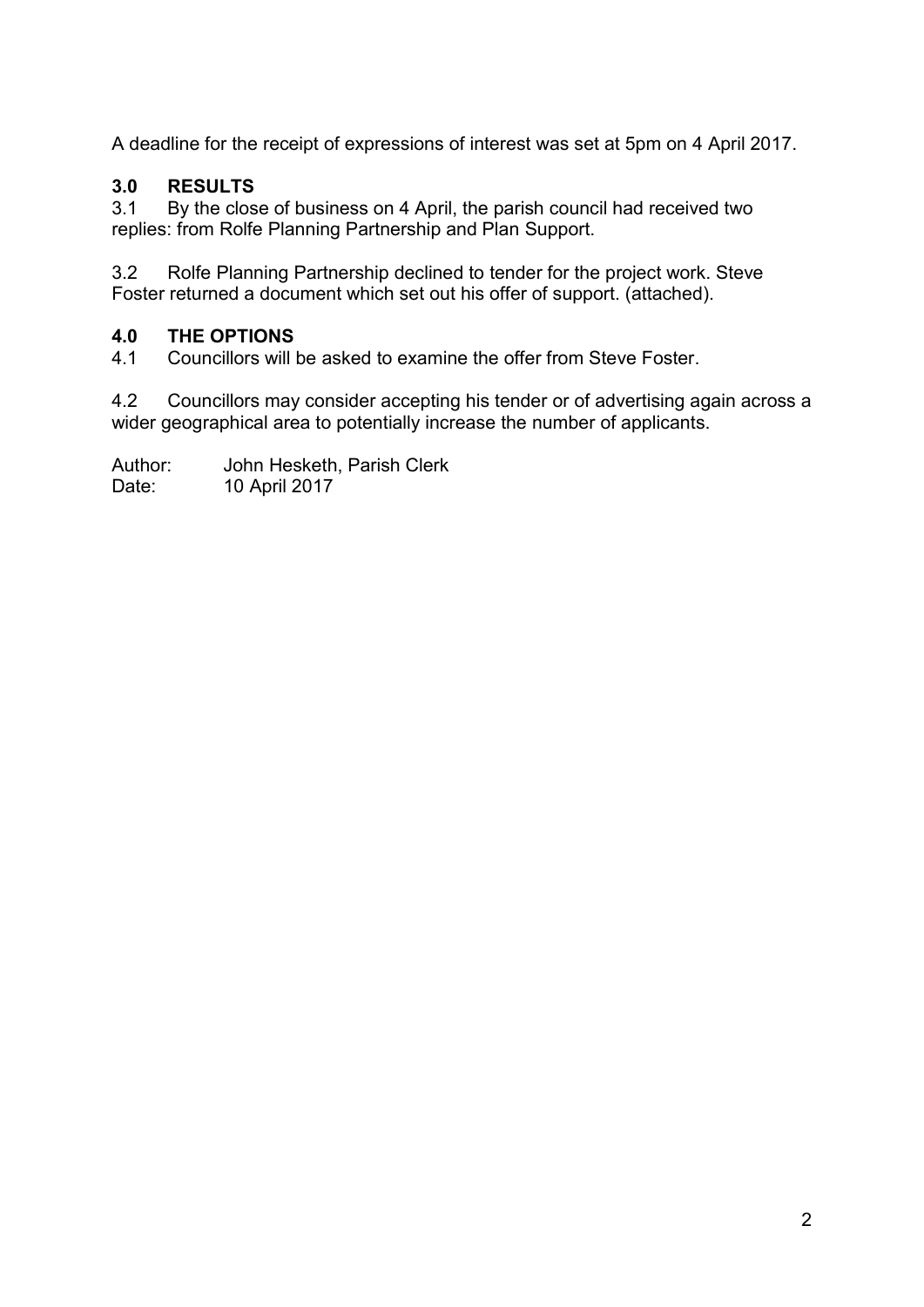#### **OFFER OF SUPPORT ACTIVITY TO MENHENIOT PARISH COUNCIL Steve Besford-Foster**

#### **EXPERIENCE IN MANAGING AN NDP**

A full CV can be found on Linkedin http://uk.linkedin.com/pub/stevefoster/1a/101/4b3/

In summary: Plansupport is my trading name. I am a Chartered Town Planner and retired from local government in Cornwall in 2013. I trained in Liverpool with a placement in the City Council's Policy and Information team within the City Planning Department. On graduation I moved on to Runnymede Borough in Surrey, working first in Development Control and later in Local Plans. I transferred to Cornwall, and held a number of roles at Caradon District Council, including being the chief author of the first Caradon Local Plan, and later the Districtwide Local Plan. Eventually I headed the District's Forward Planning, Leisure and Countryside Services and Economic and Community Services Units for nine years. These were strong teams that forged effective links between planning and regeneration activity and generated significant community benefits, bringing national recognition to Caradon with a 3<sup>\*</sup> Best Value review by the Audit Commission and subsequently Beacon status for Supporting the Rural Economy. Projects delivered by my team during this period include Seaton Countryside Park, Salmill Regeneration Project, the Minions Project, Project Explore, and several sites for workshop provision, amongst others.

I finished my time at Caradon as Director of Services with strategic policy and service management oversight of Economic and Community Services, Development Control, the Spatial Policy Unit, Operations and Technical Services, Environmental Health, Housing, and elements of the Executive's portfolio of improvement projects. I was also lead officer for scrutiny.

On local government re-organisation I became Cornwall Council's Localism Manager for the east of Cornwall and gained additional experience in working with communities and politicians at a very local level. From 2011 I was Localism Manager for all of Cornwall, providing oversight of the Community Network Areas, before retiring in April 2013. During this latter period I worked closely with colleagues in Localism and Planning to create Cornwall Council's neighbourhood planning support arrangements and chaired its Neighbourhood Planning Management Board.

From January 2014 I have been acting as Liskeard Town Council's Neighbourhood Plan Project Manager on a volunteer basis. I'm also a Planning Aid England volunteer and have advised Crediton's Neighbourhood Plan team on project planning. In summer 2014 I set up Plansupport to provide a deeper level of cost-effective support to local Town and Parish Councils in Cornwall and Devon. PlanSupport is currently providing project management support to Saltash Town Council, Falmouth Town Council and Looe Town Council on their Neighbourhood Plans.

#### **POTENTIAL CONFLICTS OF INTEREST**

I part own a cottage in Menheniot Parish, with my son, who resides there. Although I have worked with Menheniot Parish Council and various local organisations on a range of schemes whilst employed with Caradon District Council and Cornwall Council I don't believe that any give rise to a conflict of interest.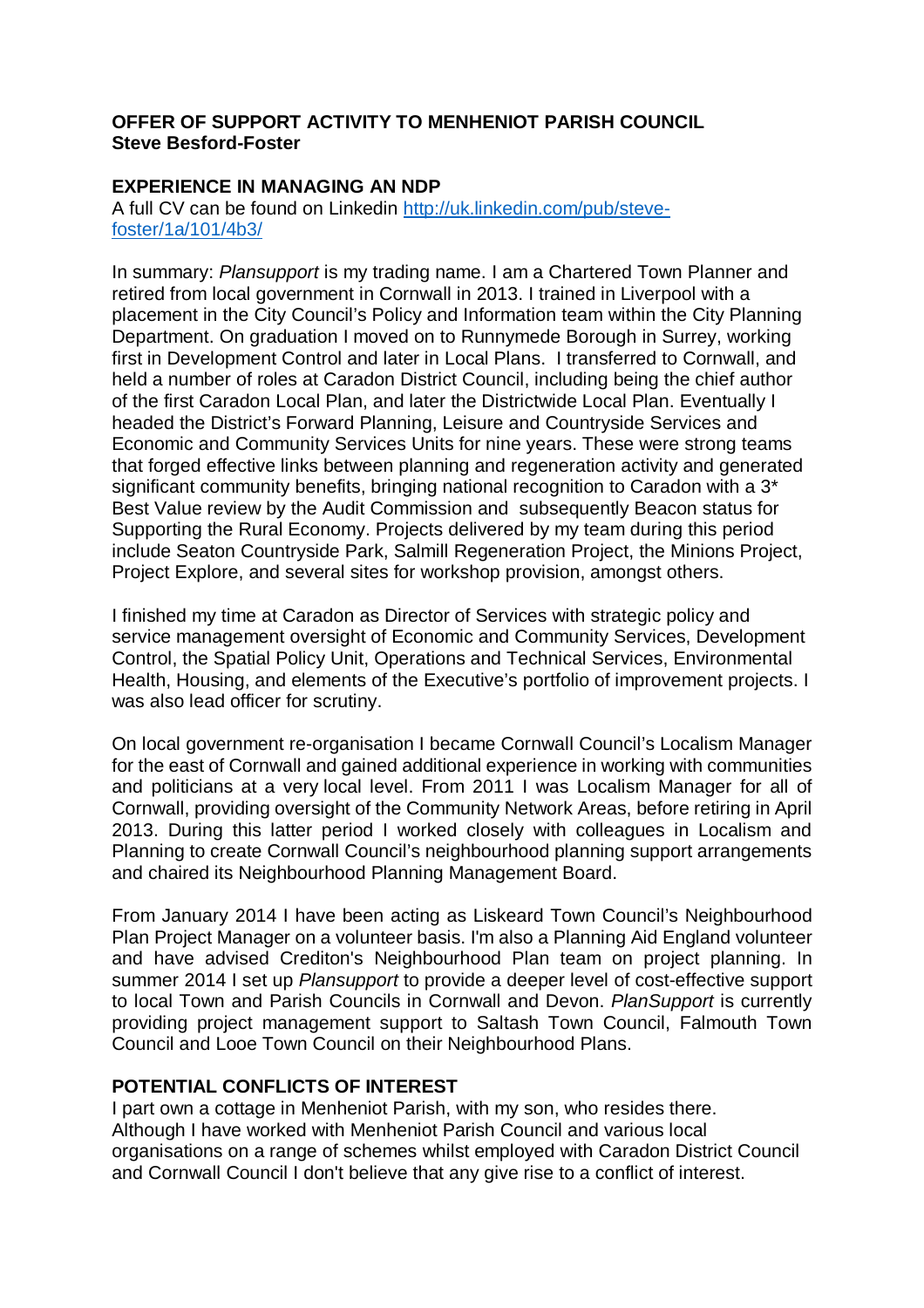#### **OTHER INFORMATION**

I have RTPI recognised Professional Liability Insurance up to £300,000 limit of indemnity.

| <b>STEPS</b>                                 | <b>PROPOSED ACTIVITY</b>                                                                    | <b>ACTION</b><br><b>BY</b>     |
|----------------------------------------------|---------------------------------------------------------------------------------------------|--------------------------------|
| Step 1: Setting Up                           | Familiarisation discussions and setting<br>up administrative arrangements for the           | SBF,<br>JH, JT                 |
|                                              | task load                                                                                   |                                |
|                                              | Brief review of organisational structure                                                    | $\overline{\mathsf{SBF}}$ , JH |
|                                              | and documentation and<br>recommendations for adjustment if                                  |                                |
|                                              | necessary, and preparation of revised<br>ToR.                                               |                                |
|                                              | Set up task list and project plan (see<br>below)                                            | <b>SBF</b>                     |
|                                              | Write engagement strategy.                                                                  | <b>SBF</b>                     |
|                                              | Budget preparation, forecasting and<br>management                                           | SBF, JH                        |
|                                              | <b>Preparation of Locality Grant</b><br>bid, liaison with Locality                          | <b>SBF</b>                     |
|                                              | Preparation of Equality & Diversity,<br>Health and Safety, and Safeguarding<br>arrangements | SBF, JH                        |
| Step 2. Identifying the                      | Focused community and business                                                              | <b>SBF</b>                     |
| Issues to address in the                     | engagement survey - including                                                               |                                |
| Neighbourhood Area                           | correspondence, exhibition preparation,<br>room booking, engagement event                   |                                |
|                                              | management, media liaison, design of                                                        |                                |
|                                              | questionnaires, setting up Survey                                                           |                                |
|                                              | Monkey, Twitter etc.                                                                        |                                |
| Step 3. Developing a Vision<br>and Objective | Work with Steering Group to design<br>workshop process; Facilitate visioning                |                                |
|                                              | meeting; create documentation, attend                                                       |                                |
|                                              | and record/advise workshops. etc                                                            |                                |
| Step 4. Generating Options                   | Provide support for working group chairs                                                    |                                |
| for the Neighbourhood Plan                   | in setting up and managing meetings;                                                        |                                |
|                                              | carrying out research; meeting with CC,                                                     |                                |
|                                              | landowners, developers etc,; running<br>focus groups; designing community                   |                                |
|                                              | involvement approaches, questionnaire,                                                      |                                |
|                                              | flyers, leaflets; providing planning policy                                                 |                                |
|                                              | interpretation and advice etc.                                                              |                                |
| Step 5. Preparation of Draft                 | Facilitate outline strategy and                                                             |                                |

#### **PROJECT PLAN OUTLINE**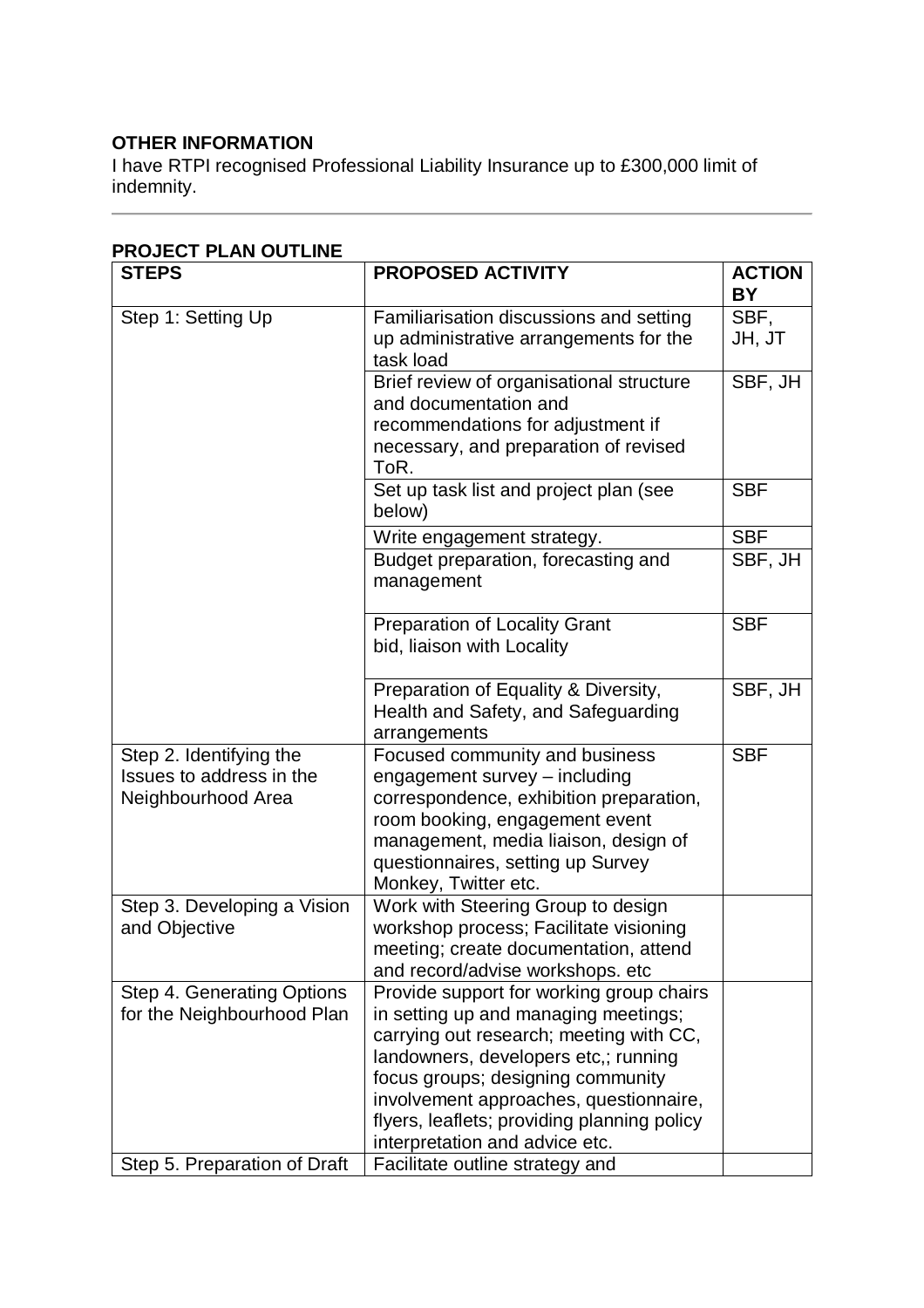| Neighbourhood Plan                                                                    | policy/proposal development sessions<br>(2), technical writing training workshop,<br>advice on technical writing, drafting and<br>editing support.                                                                                                                           |  |
|---------------------------------------------------------------------------------------|------------------------------------------------------------------------------------------------------------------------------------------------------------------------------------------------------------------------------------------------------------------------------|--|
| Step 6. Pre-submission<br>Consultation                                                | Preparation of consultation materials,<br>formal letters and adverts, press liaison.<br>Setting up consultation response<br>management system.                                                                                                                               |  |
| Step 7. Submission                                                                    | Assistance with review in light of<br>consultation feedback, Ensuring all Basic<br>Conditions documents are in good order<br>and submitted as per legal requirements.                                                                                                        |  |
| General administrative,<br>project planning and policy<br>support not included above. | Maintaining records, assisting with<br>agenda preparation, progress chasing,<br>liaison with Steering Group Chairperson<br>and Parish Clerk, responding to queries,<br>attending Steering Group etc, setting up<br>and maintaining Twitter, Survey Monkey,<br>Parish Online. |  |

#### **REFERENCES**

References may be obtained from:

Mr Steve Vinson Town Clerk Liskeard Town Council 3-5 West Street Liskeard **Cornwall** PL14 6BW Tel: 01579 345407 townclerk@liskeard.gov.uk

Mr Mark Williams FCIS MILCM The Town Clerk, Falmouth Town Council, Municipal Buildings, The Moor, Falmouth TR11 2RT Tel: 01326 315559 MarkWilliams@falmouthtowncouncil.com

#### **FEES**

My normal charge rate is £350 per 'consultants day', inclusive of normal subsistence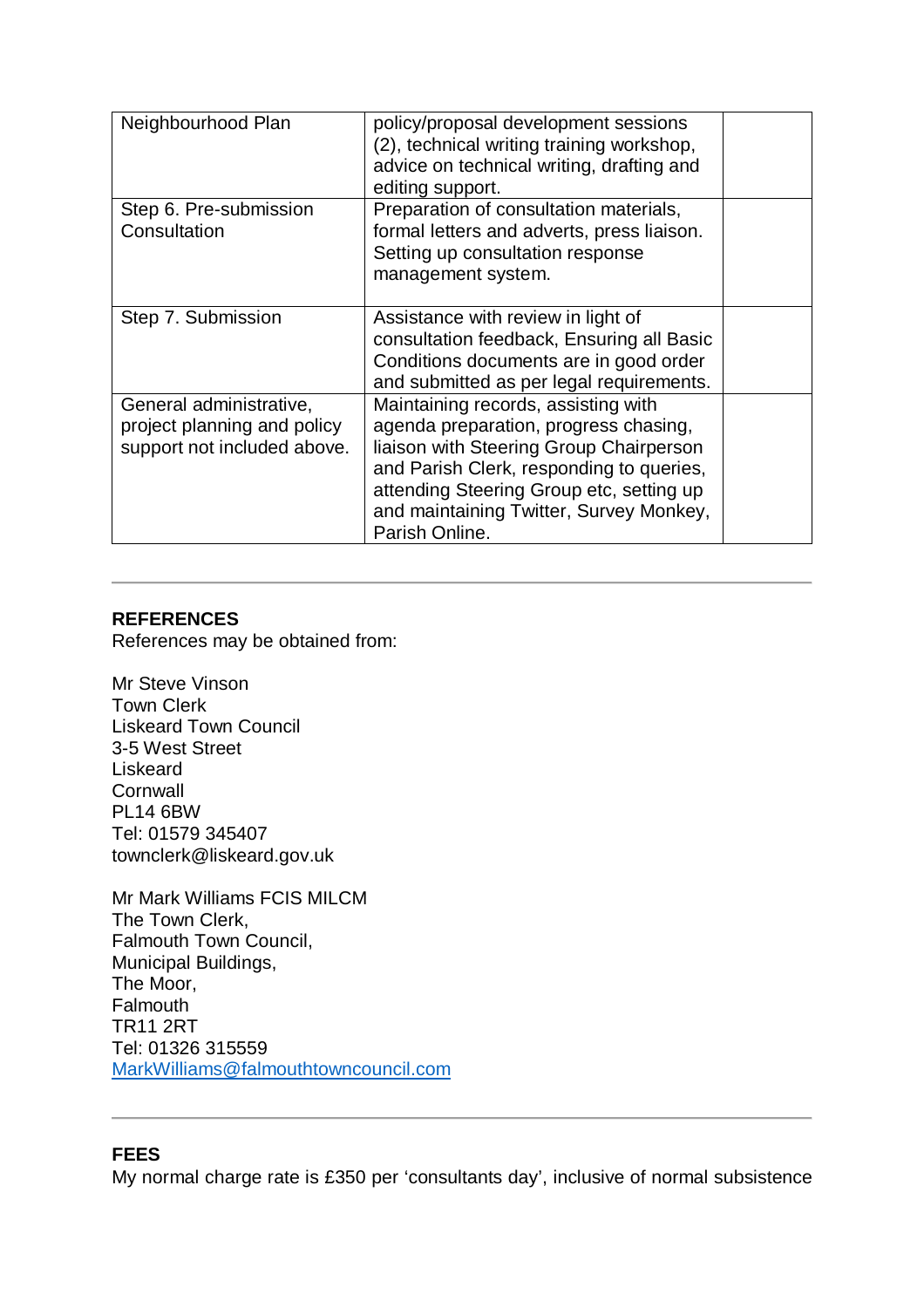and travel. That equates to about £46.50 per hour.

#### **However, my offer is to provide the overall package of support for £4,500.**

The cost of any additional tasks not agreed at the beginning but drawn-down later will be subject to separate agreement.

Please note that if specialist advice sought from experts is arranged through me, the charge rate for them will be at cost, which could be considerably more than my fee rate.

#### **Payment Schedule**

So that payment is related to progress, I suggest the following payment schedule:

**10% on completion of step 1** 

**10% on completion of step 2** 

**15% on completion of step 3** 

**20% on completion of step 4** 

**20% on completion of step 5** 

**10% on completion of step 6** 

**15% on completion of step 7** 

#### **EXPENSES & DISBURSEMENTS**

Travelling costs to your location (i.e. the 'travel to work') will be inclusive. Travelling to meetings beyond the normal travel to work range will charge out at the HMCR rate of 45p per mile. However I would expect these trips to be very occasional.

Subsistence will be inclusive in the fee.

Day-to-day copying costs (letters, short documents etc.) will be inclusive. Any bulk printing of agendas, agenda reports etc. to be handled through the Parish Council office. Any larger scale or complicated printing (colour, posters, pop-ups, banners, formal plan documented etc.) to be procured through local printers based on a combination of three competitive quotes and turnaround time to an agreed specification.

Ideally we would agree a small operational budget figure within which the Steering Group Chair or Parish Clerk, at short notice, can authorise purchases (e.g. short run print for an event).

#### **BUDGET REQUIREMENT**

A draft budget outline is given below. Note that by maximising input from the Parish Council and from local volunteers aqnd professionals willing to contrtibute on a pro bono basis, the cost can be substantially reduced. Also up to £9,000 in DCLG grant is available via Locality.

#### **CORE COSTS**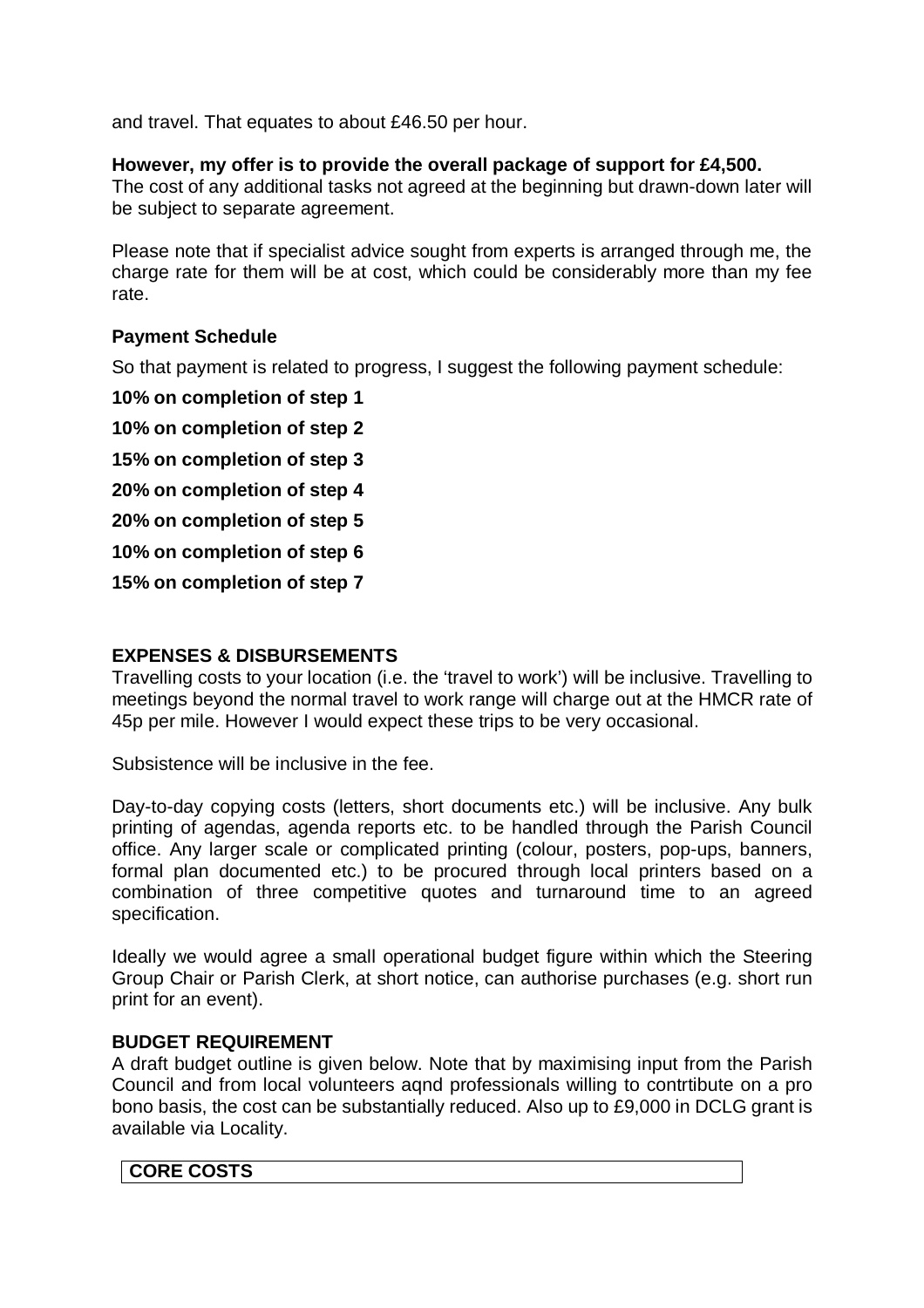| <b>Source</b>              | <b>Item</b>                                                        | <b>Unit</b><br><b>Cost</b> | <b>Cost</b>          | <b>Note</b>                                                                                                                                    |
|----------------------------|--------------------------------------------------------------------|----------------------------|----------------------|------------------------------------------------------------------------------------------------------------------------------------------------|
| Consultan<br>ts (SBF)      | Project<br>management of<br><b>NP Process</b>                      |                            | £4,500               |                                                                                                                                                |
| Local<br>organisati<br>ons | Room Hire for drop<br>in sessions etc                              | £75                        | £150                 |                                                                                                                                                |
| Local<br>organisati<br>ons | <b>Refreshments</b>                                                | £35                        | £70                  |                                                                                                                                                |
| Local<br>Compani<br>es     | Printing of leaflets,<br>questionnaires,<br>pop-up banners,<br>etc | £<br>Varies                | £1,100               |                                                                                                                                                |
| Professio<br>nal           | Door 2 Door<br>delivery and RM<br>return licence                   | £550                       | £550                 |                                                                                                                                                |
| Online                     | SurveyMonkey<br>licence for 1 year                                 | £300                       | £300                 |                                                                                                                                                |
| Online                     | <b>Parish Online GIS</b><br>licence for 2 year                     | £100                       | £200                 |                                                                                                                                                |
| Consultan<br>ts            | <b>Plan Drafting</b>                                               | Inclusiv<br>e              | <b>Inclusi</b><br>ve | <b>Restricted to</b><br>support in Plan<br>drafting: if Plan<br>writing is required<br>then this would be<br>subject to further<br>agreement*. |
| Local<br>companie<br>S     | Graphic design<br>and print                                        | £1,000                     | £1,000               |                                                                                                                                                |
|                            |                                                                    | <b>TOTAL</b>               | £7,870               |                                                                                                                                                |
|                            | <b>POSSIBLE ADDITIONAL COSTS</b>                                   |                            |                      |                                                                                                                                                |
| Consultan<br>ts            | <b>Specialist Surveys</b>                                          | £5,000                     | £5,000               |                                                                                                                                                |
| Consultan<br>ts            | <b>Plan Drafting</b>                                               | £350<br>PD                 | £3,500               | See above*                                                                                                                                     |
|                            | Printing of<br>agendas, surveys<br>etc etc                         | £100                       | £1,<br>000           |                                                                                                                                                |
|                            |                                                                    | <b>TOTAL</b>               | £9,500               |                                                                                                                                                |
|                            | POTENTIAL TOTAL COST                                               |                            | £17,37<br>0          |                                                                                                                                                |